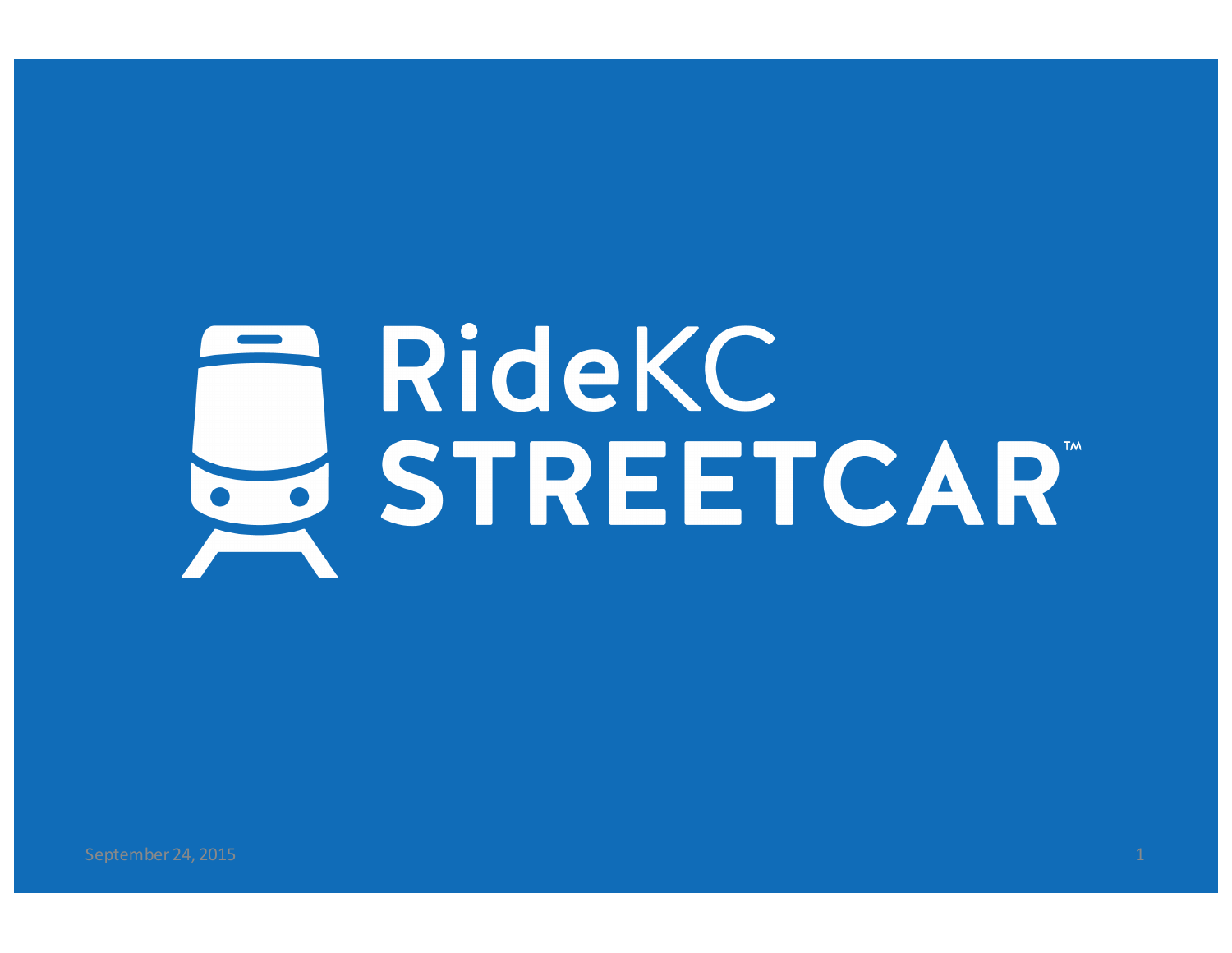# Near-Term Start-Up Activities

- Hiring of operations staff
	- Operators
	- Maintainers
- System testing
	- Stand Alone Testing
	- Integrated Testing
	- Simulation of Service (Pre-revenue operations)
- Federal review and approvals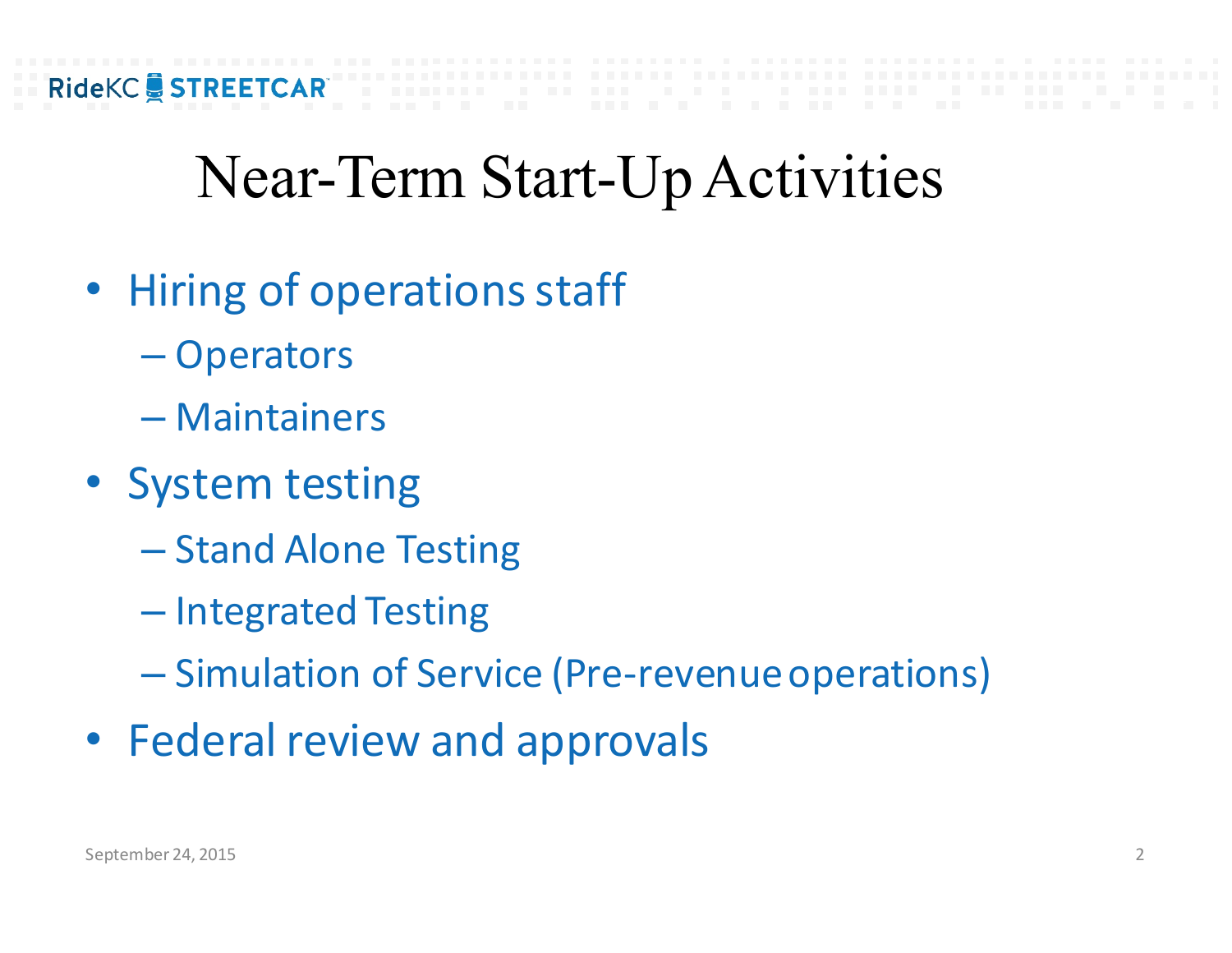

# Operations Staff

• Hiring process initiated in late Sept./early Oct.

| <b>Rail Administration &amp; Operations Amount</b> |    |
|----------------------------------------------------|----|
| <b>General Manager</b>                             |    |
| Director, Safety & Security                        |    |
| Supervisor                                         |    |
| Operators                                          | 14 |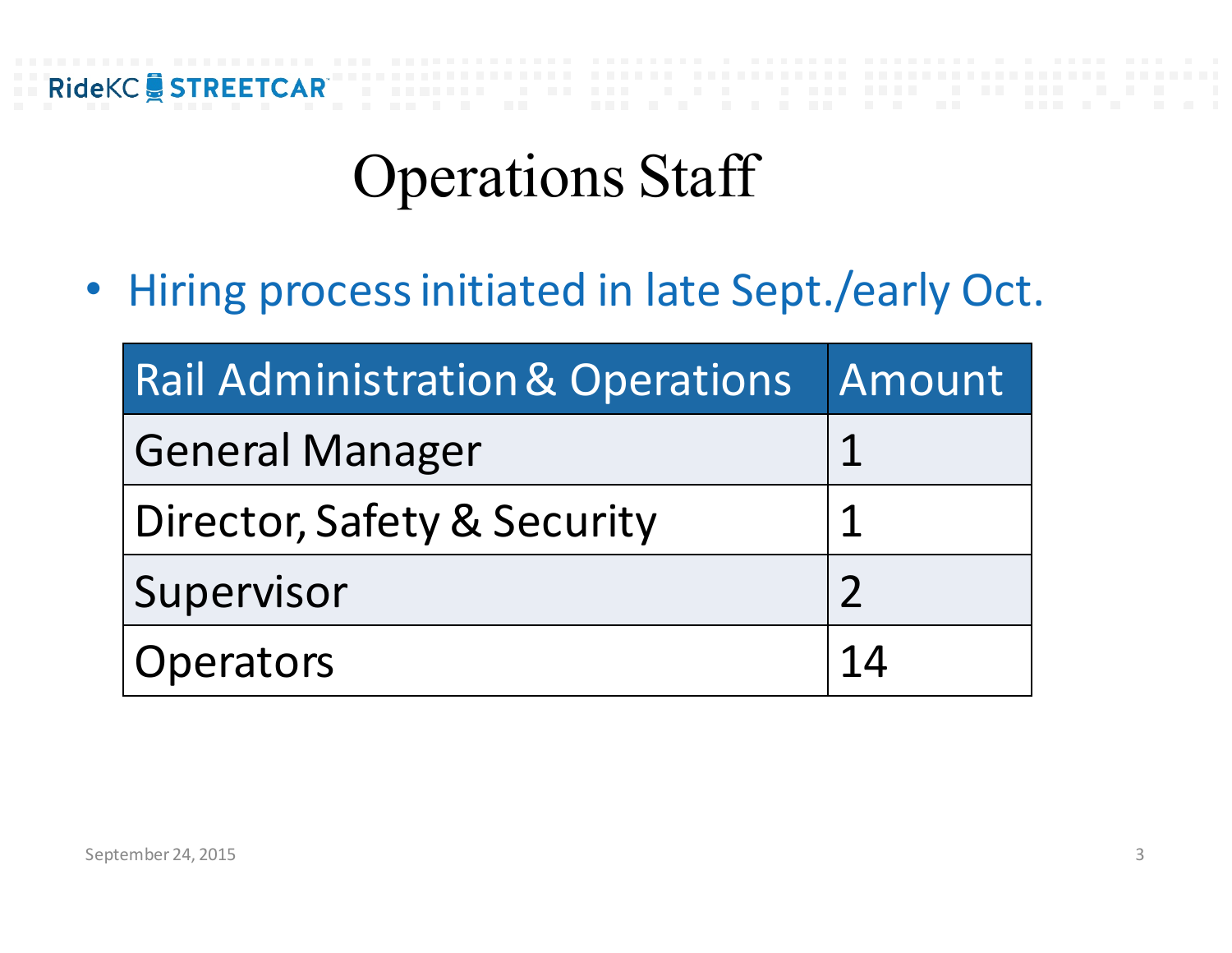

### Maintenance Staff

| Maintenance  | Amount |
|--------------|--------|
| Director     |        |
| Technician 1 |        |
| Technician 2 |        |
| Laborer      |        |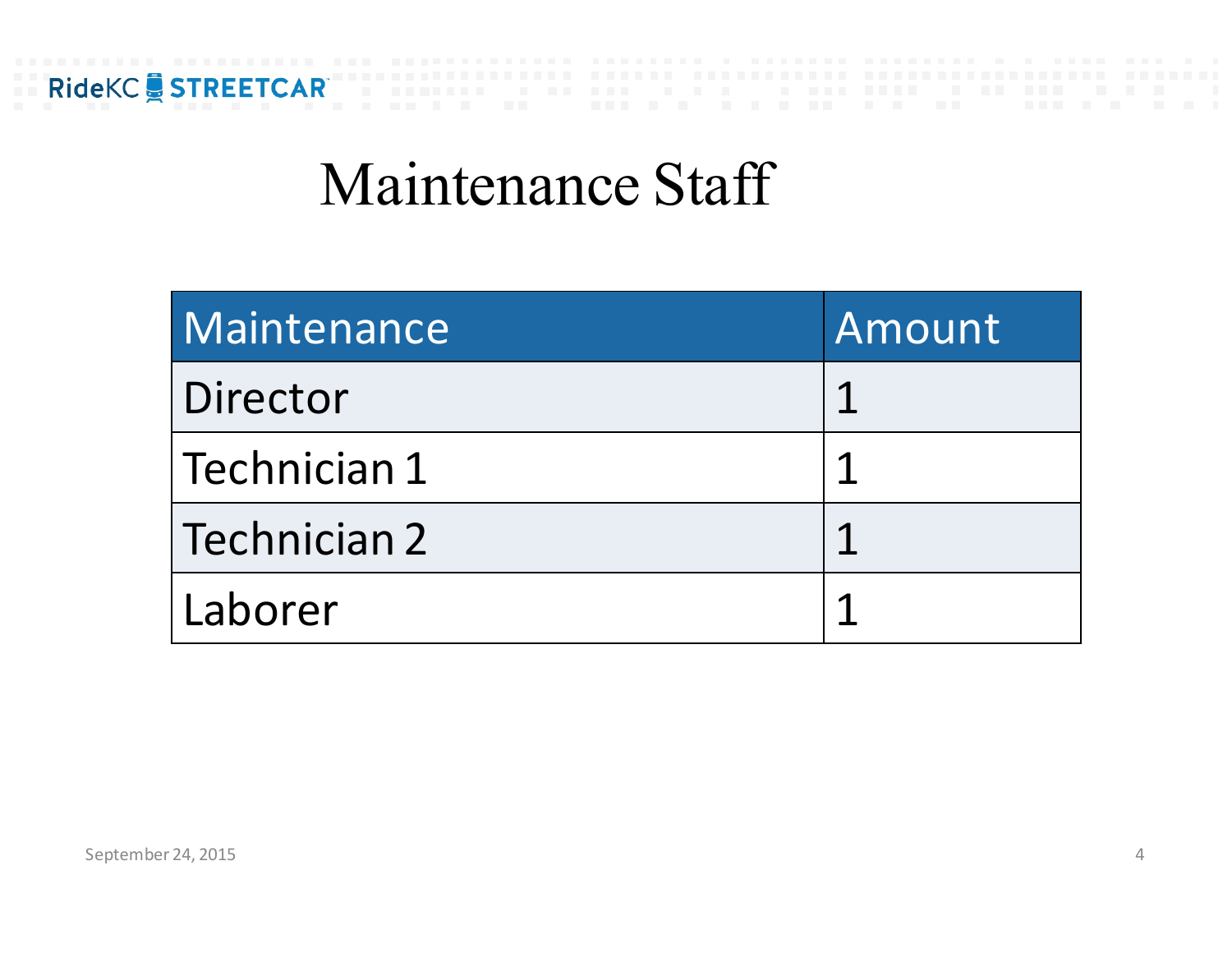#### **RideKC STREE**

# System Testing

**Rail Activation Workgroup** 

- City of Kansas City, MO
- **KC Streetcar Authority**
- KC Streetcar Constructors
- **Herzog Transit**
- CAF (Vehicle Manufacturer)
- Interfleet
- Consultants: HDR & LTK

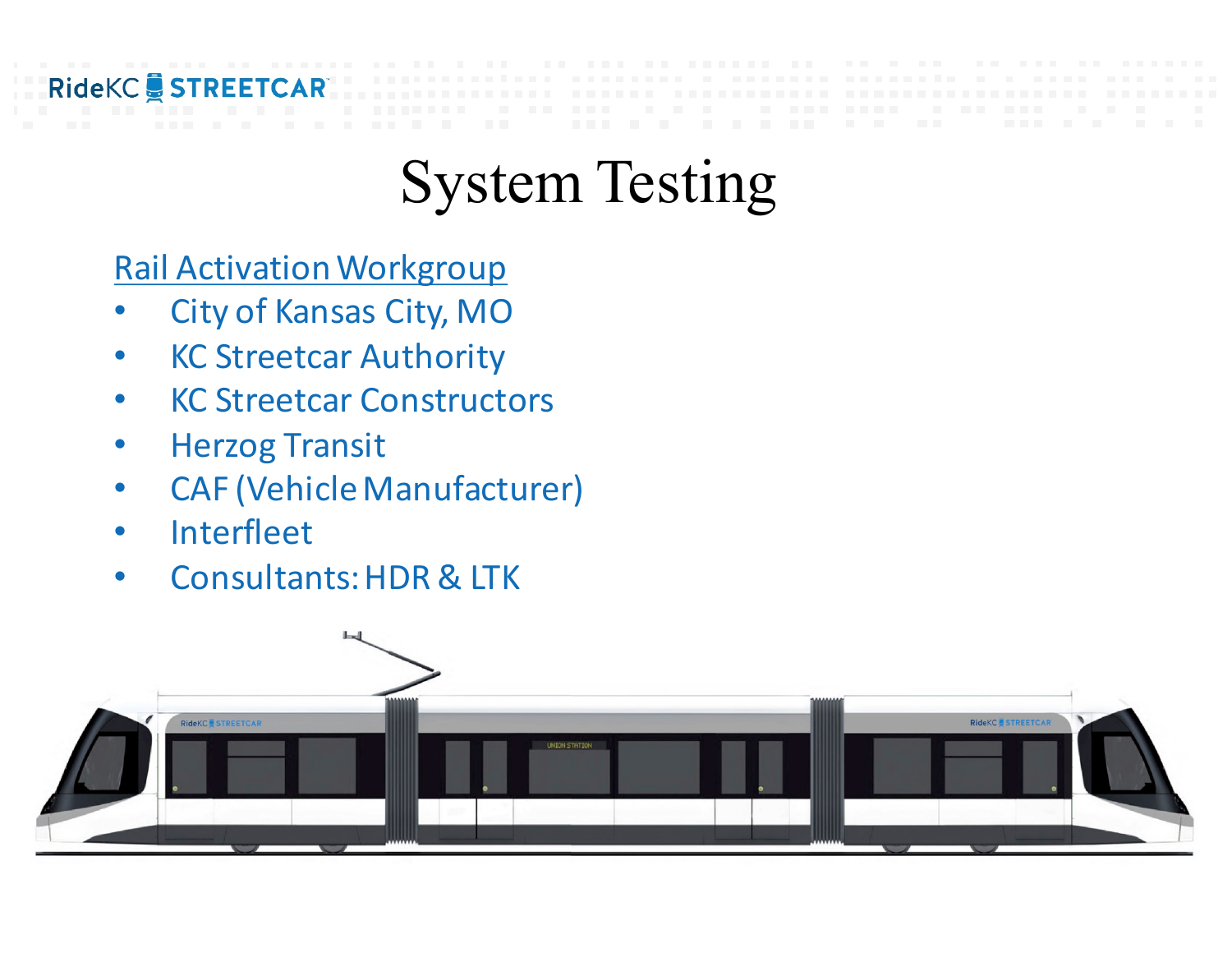

### Testing & Safety

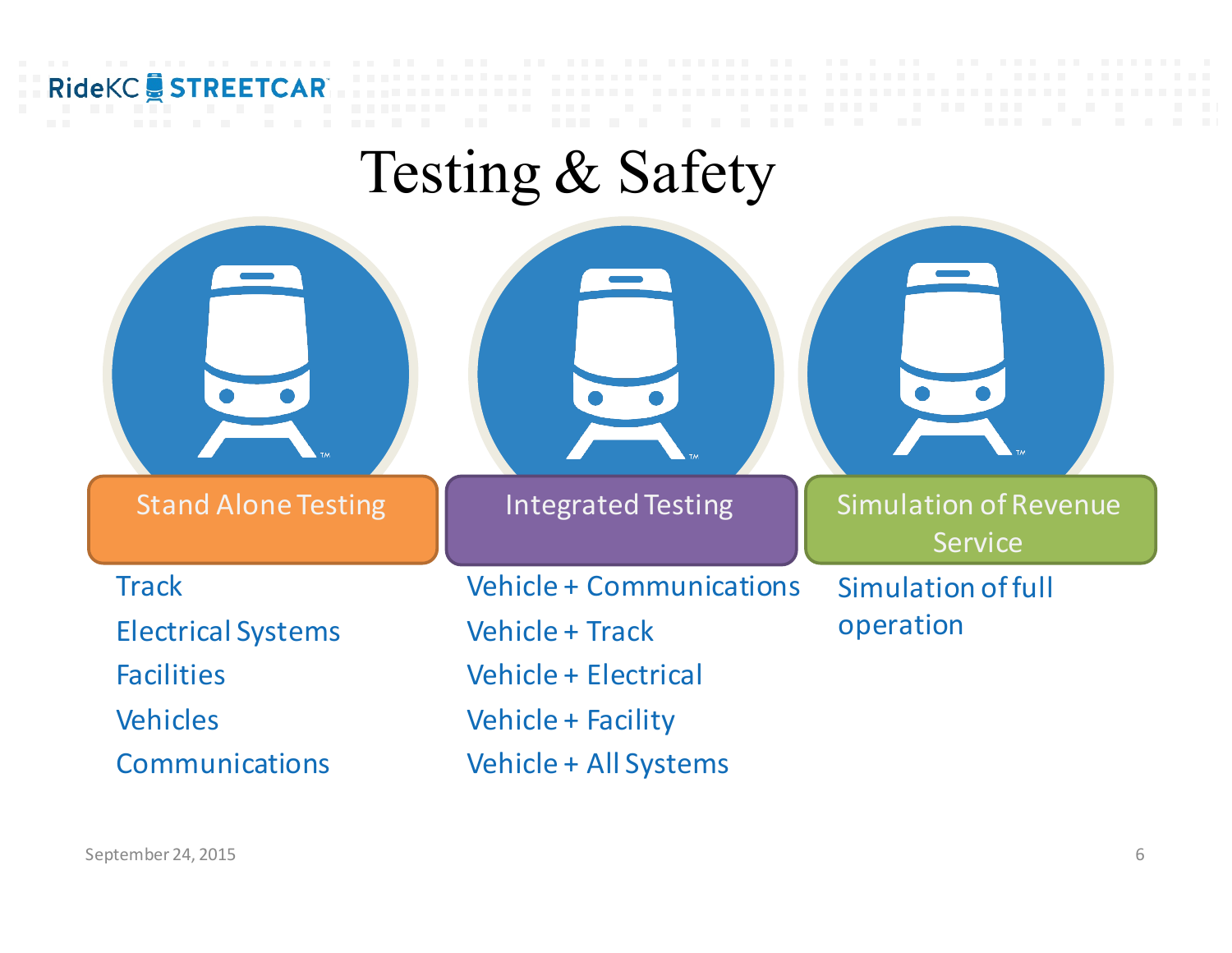**Stand Alone Testing:** 

Underway & To Be Completed by Late October

- Yard & Shop Tests
- Mainline Tests
- OCS System Tests
- Vehicle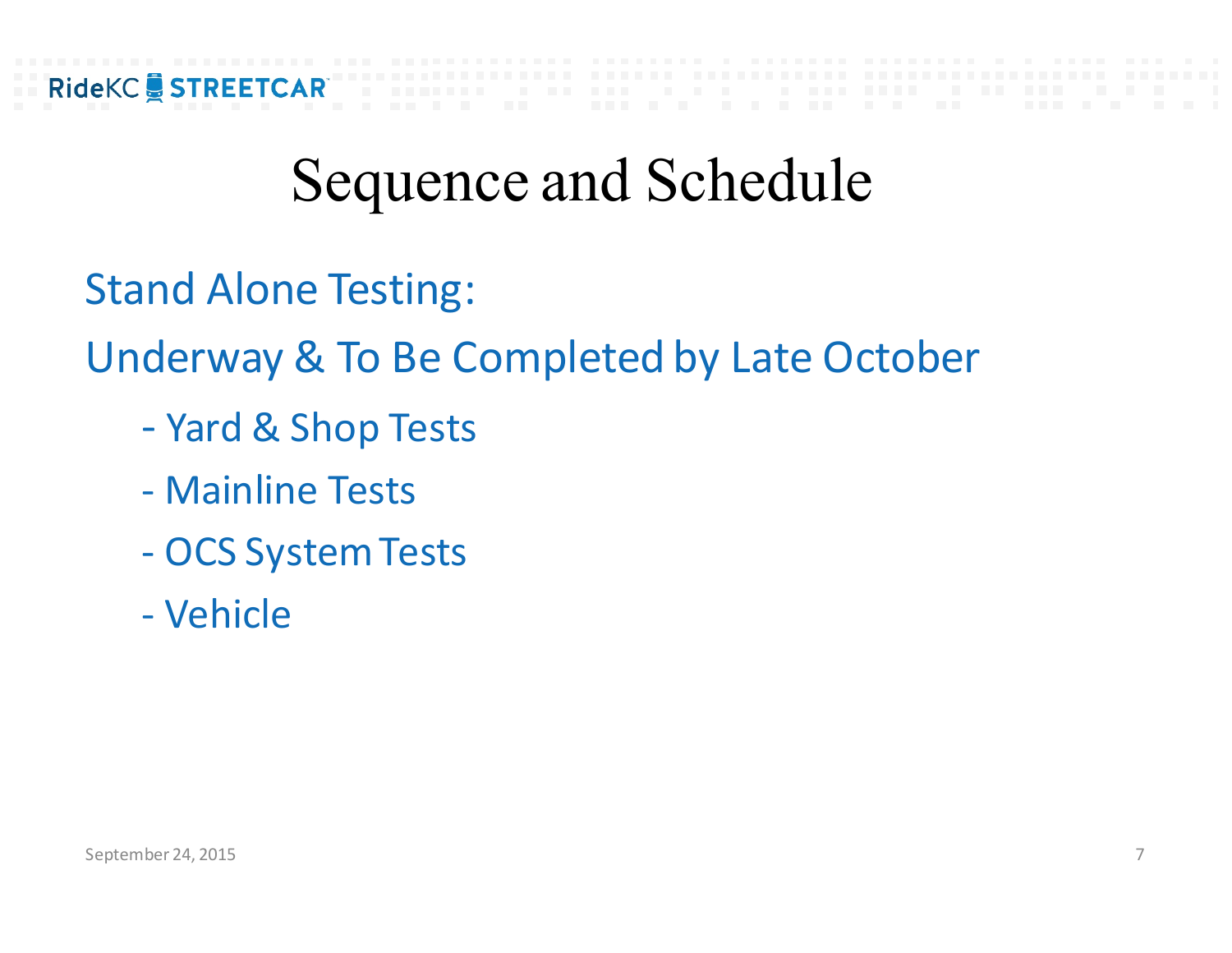Integrated Testing: Vehicle #1- November

(Yard, Shop, and Mainline)

- Clearance Dead & Live
- OCS Clearance
- Wheel Stop Interface
- Track Switch Interface
- Track Circuit Shunting
- Platform Interface
- Communications & Digital Signage
- Ride Quality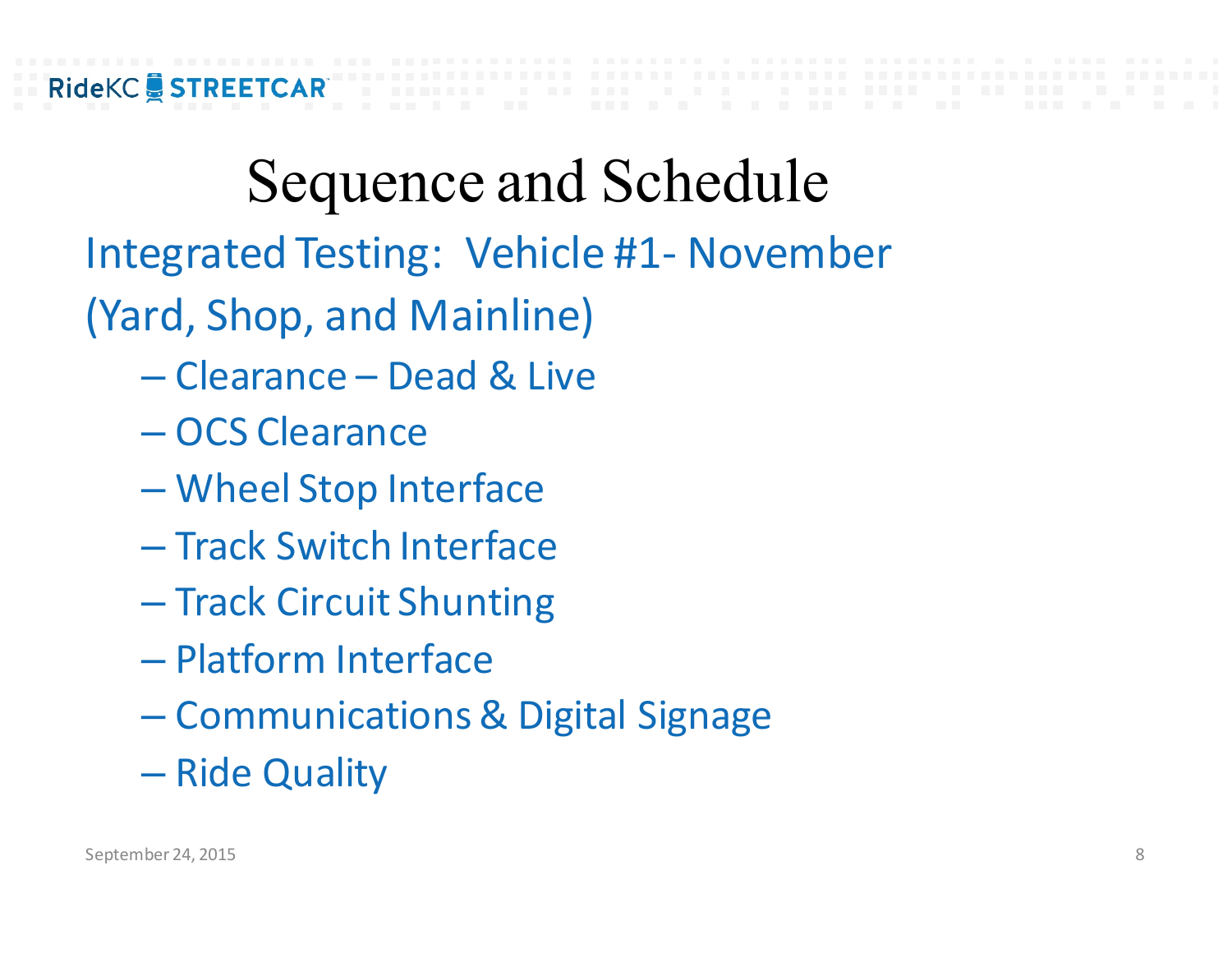Integrated Testing: Vehicle #2 - December

- Regeneration
- Track Tests
- Burn-in
- Integrated Testing: Vehicle #3
	- TPSS Load Tests
	- Track Tests
	- Burn-in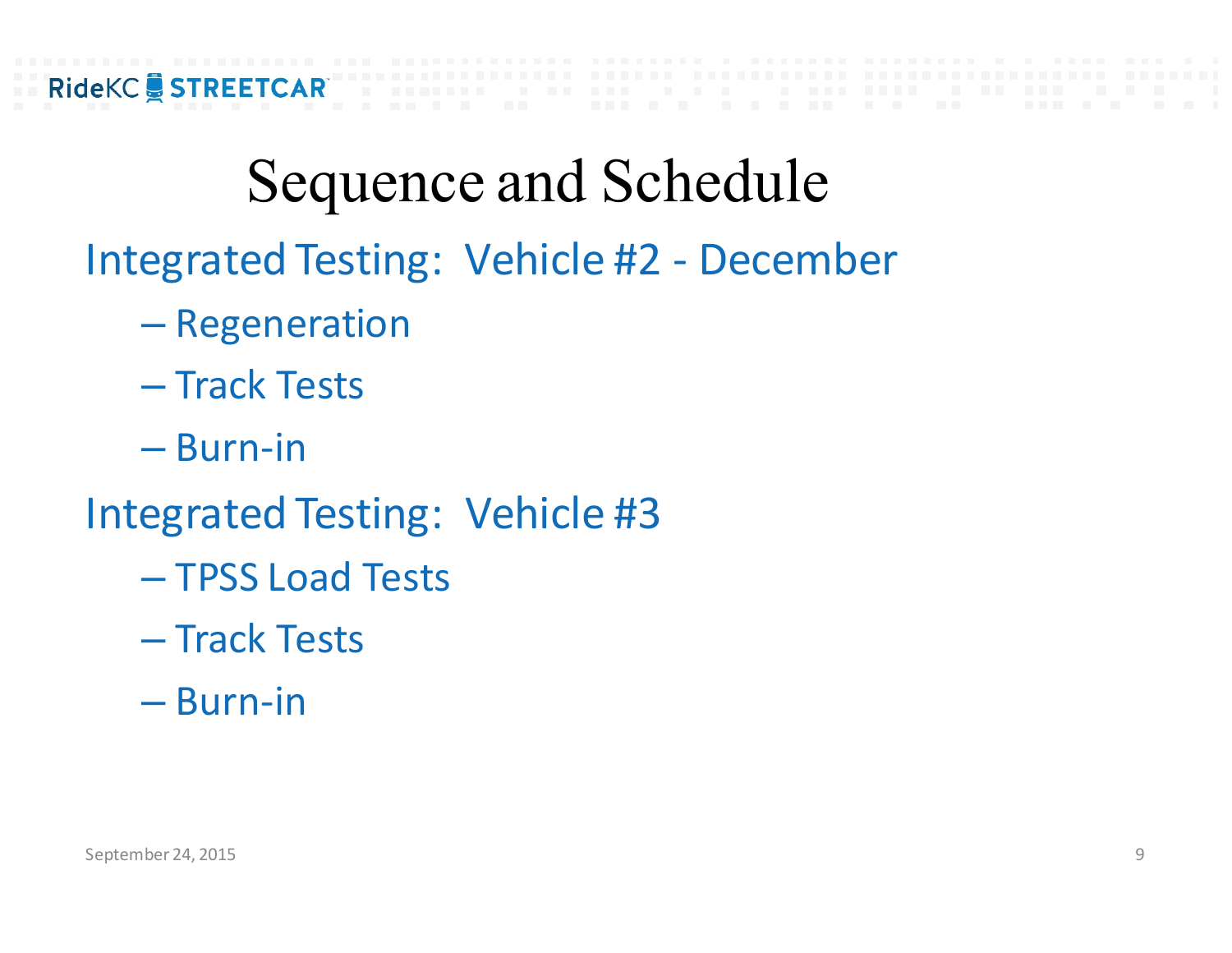Simulation of Service (Pre-Revenue Operations)

- Three vehicle minimum
- Schedule establishment and adherence
- Completion of outstanding items list or related workarounds
- Completion of Standard Operating Procedures, Hiring, and **Training**
- Completion of Safety Certification Process
- Completion of Federal Transit Administration and State Safety Oversight requirements, related reviews, and final signoffs.